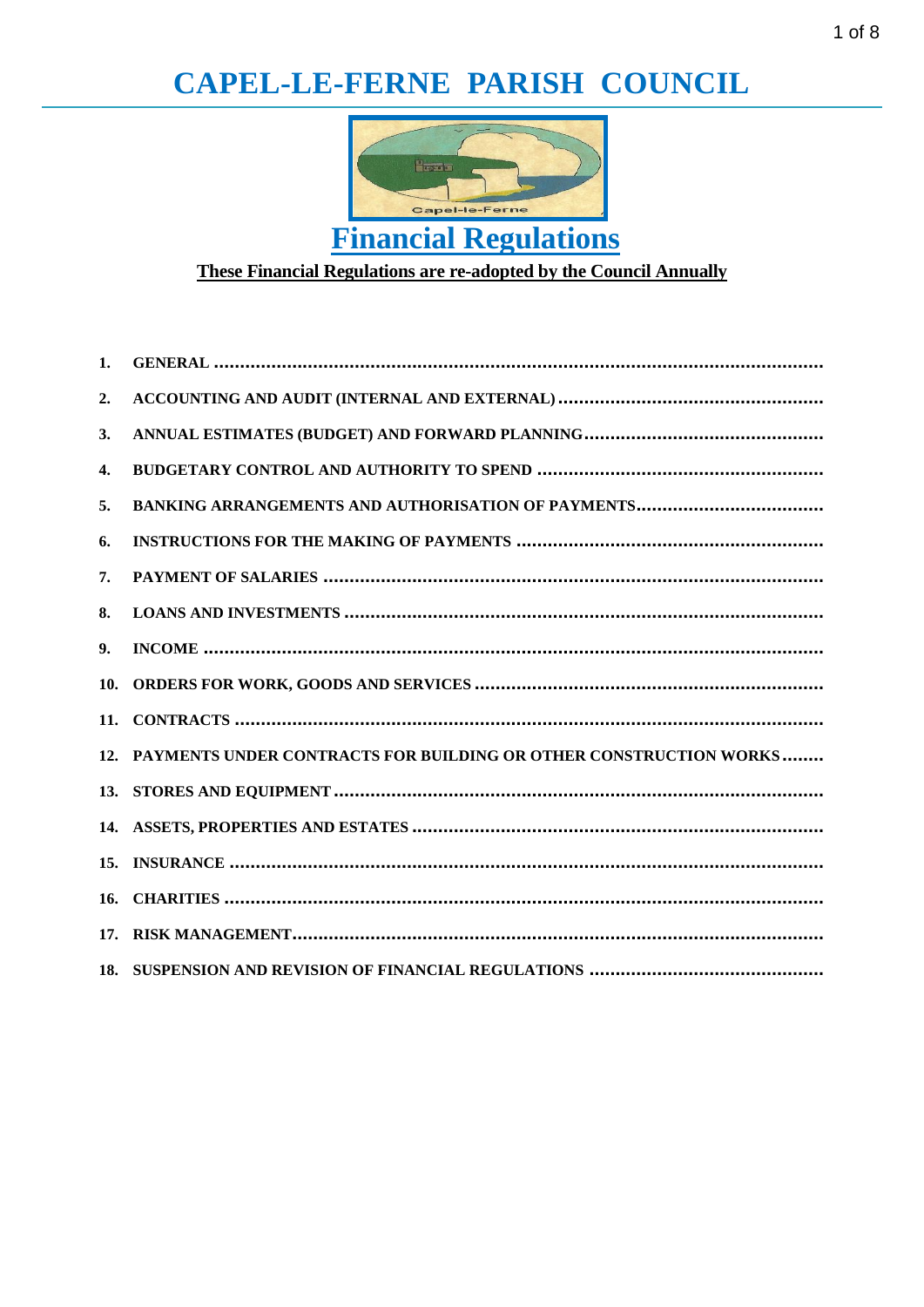# <span id="page-1-0"></span>**1. GENERAL**

- 1.1. These financial regulations govern the conduct of financial management by the council and may only be amended or varied by resolution of the council. Financial regulations are one of the council's three governing policy documents providing procedural guidance for members and officers. Financial regulations must be observed in conjunction with the council's standing orders and any individual financial regulations relating to contracts.
- 1.2. The council is responsible in law for ensuring that its financial management is adequate and effective and that the council has a sound system of internal control which facilitates the effective exercise of the council's functions, including arrangements for the management of risk.
- 1.3. The council's accounting control systems must include measures:
	- for the timely production of accounts;
	- that provide for the safe and efficient safeguarding of public money;
	- to prevent and detect inaccuracy and fraud; and
	- identifying the duties of officers.
- 1.4. These financial regulations demonstrate how the council meets these responsibilities and requirements.
- 1.5. At least once a year, prior to approving the Annual Governance Statement, the council must review the effectiveness of its system of internal control which shall be in accordance with proper practices.
- 1.6. A breach of these Regulations by an employee is gross misconduct.
- 1.7. Members of Council are expected to follow the instructions within these Regulations and not to entice employees to breach them. Failure to follow instructions within these Regulations brings the office of Councillor into disrepute.
- 1.8. The Responsible Financial Officer (RFO) holds a statutory office to be appointed by the council. [The Clerk has been appointed as RFO for this council and these regulations will apply accordingly.]
- 1.9. The RFO;
	- acts under the policy direction of the council;
	- administers the council's financial affairs in accordance with all Acts, Regulations and proper practices;
	- determines on behalf of the council its accounting records and accounting control systems;
	- ensures the accounting control systems are observed;
	- maintains the accounting records of the council up to date in accordance with proper practices;
	- assists the council to secure economy, efficiency and effectiveness in the use of its resources; and
	- produces financial management information as required by the council.
- 1.10. The accounting records determined by the RFO shall be sufficient to show and explain the council's transactions and to enable the RFO to ensure that any income and expenditure account and statement of balances, or record of receipts and payments and additional information, as the case may be, or management information prepared for the council from time to time comply with the Accounts and Audit Regulations.
- 1.11. The accounting records determined by the RFO shall in particular contain:
	- entries from day to day of all sums of money received and expended by the council and the matters to which the income and expenditure or receipts and payments account relate;
	- a record of the assets and liabilities of the council; and
	- wherever relevant, a record of the council's income and expenditure in relation to claims made, or to be made, for any contribution, grant or subsidy.
- 1.12. The accounting control systems determined by the RFO shall include:
	- procedures to ensure that the financial transactions of the council are recorded as soon as reasonably practicable and as accurately and reasonably as possible;
	- procedures to enable the prevention and detection of inaccuracies and fraud and the ability to reconstruct any lost records;
	- identification of the duties of officers dealing with financial transactions and division of responsibilities of those officers in relation to significant transactions;
	- procedures to ensure that uncollectable amounts, including any bad debts are not submitted to the council for approval to be written off except with the approval of the RFO and that the approvals are shown in the accounting records; and
	- measures to ensure that risk is properly managed.
- 1.13. The council is not empowered by these Regulations or otherwise to delegate certain specified decisions. In particular any decision regarding:
	- setting the final budget or the precept (Council Tax Requirement);
	- approving accounting statements;
	- approving an annual governance statement;
	- borrowing;
	- writing off bad debts;
	- declaring eligibility for the power of well-being; and
	- addressing recommendations in any report from the internal or external auditors,

shall be a matter for the full council only.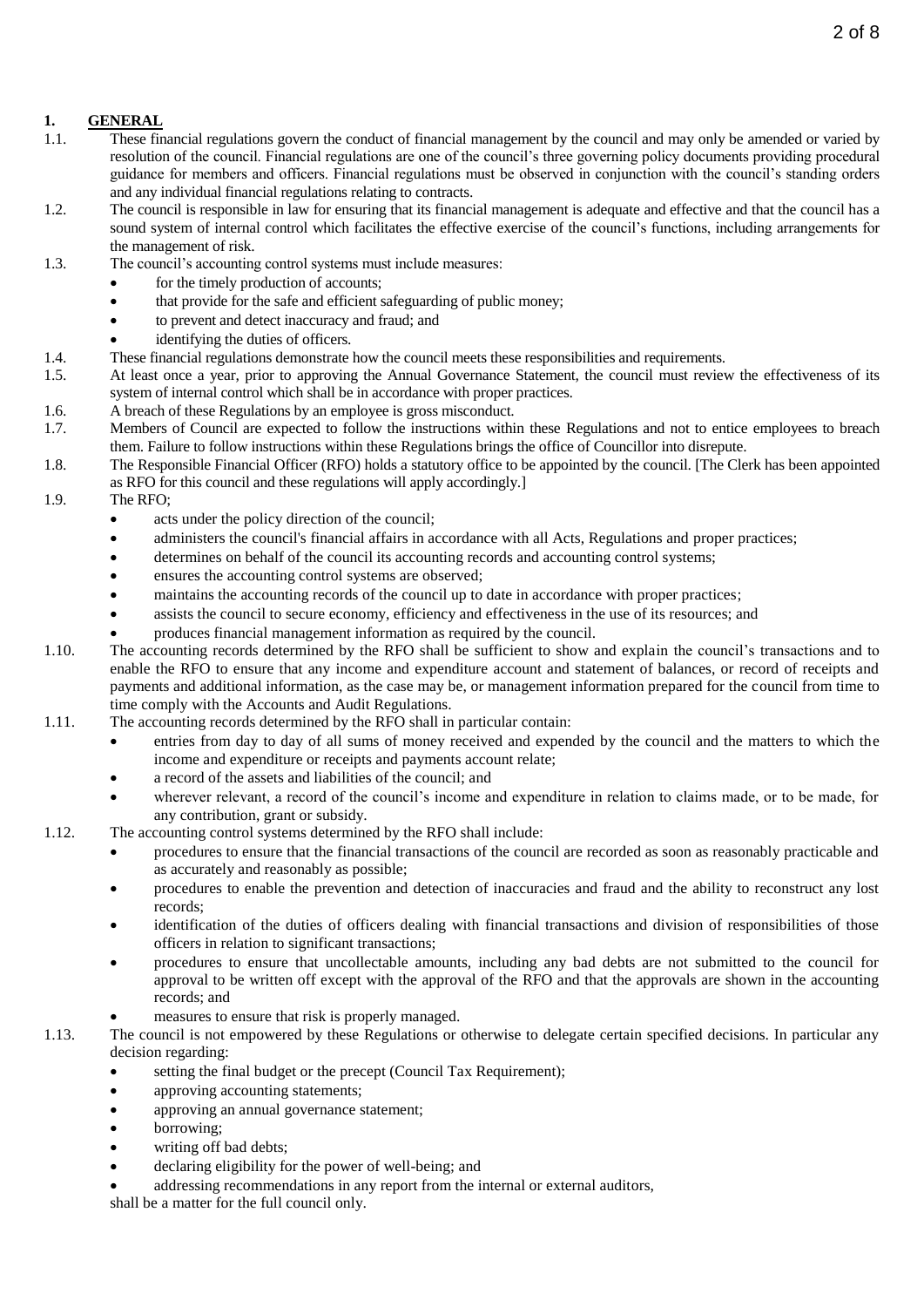- 1.14. In addition the council must:
	- determine and keep under regular review the bank mandate for all council bank accounts;
	- approve any grant or a single commitment in excess of  $[£5,000]$ ; and
	- in respect of the annual salary for any employee have regard to recommendations about annual salaries of employees made by the relevant Committee in accordance with its terms of reference.
- 1.15. In these financial regulations, references to the Accounts and Audit Regulations or 'the regulations' shall mean the regulations issued under the provisions of section 27 of the Audit Commission Act 1998, or any superseding legislation, and then in force unless otherwise specified.

In these financial regulations the term 'proper practice' or 'proper practices' shall refer to guidance issued in *Governance and Accountability for Local Councils– a Practitioners' Guide (England)* issued by the Joint Practitioners Advisory Group (JPAG), available from the websites of NALC and the Society for Local Council Clerks (SLCC) or *Governance and Accountability for Local Councils in Wales - A Practitioners' Guide*, available from the websites of One Voice Wales (OVW) and SLCC as appropriate.

# <span id="page-2-0"></span>**2. ACCOUNTING AND AUDIT (INTERNAL AND EXTERNAL)**

- 2.1. All accounting procedures and financial records of the council shall be determined by the RFO in accordance with the Accounts and Audit Regulations, appropriate Guidance and proper practices.
- 2.2. On a regular basis, at least once in each quarter, and at each financial year end, a member other than the Chairman [or a cheque signatory] shall be appointed to verify bank reconciliations (for all accounts) produced by the RFO. The member shall sign the reconciliations and the original bank statements (or similar document) as evidence of verification. This activity shall on conclusion be reported, including any exceptions, to and noted by the council [Finance Committee].
- 2.3. The RFO shall complete the annual statement of accounts, annual report, and any related documents of the council contained in the Annual Return (as specified in proper practices) as soon as practicable after the end of the financial year and having certified the accounts shall submit them and report thereon to the council within the timescales set by the Accounts and Audit Regulations.
- 2.4. The council shall ensure that there is an adequate and effective system of internal audit of its accounting records, and of its system of internal control in accordance with proper practices. Any officer or member of the council shall make available such documents and records as appear to the council to be necessary for the purpose of the audit and shall, as directed by the council, supply the RFO, internal auditor, or external auditor with such information and explanation as the council considers necessary for that purpose.
- 2.5. The internal auditor shall be appointed by and shall carry out the work in relation to internal controls required by the council in accordance with proper practices.
- 2.6. The internal auditor shall:
	- be competent and independent of the financial operations of the council;
	- report to council in writing, or in person, on a regular basis with a minimum of one annual written report during each financial year;
	- to demonstrate competence, objectivity and independence, be free from any actual or perceived conflicts of interest, including those arising from family relationships; and
	- have no involvement in the financial decision making, management or control of the council.
- 2.7. Internal or external auditors may not under any circumstances:
	- perform any operational duties for the council;
		- initiate or approve accounting transactions; or
		- direct the activities of any council employee, except to the extent that such employees have been appropriately assigned to assist the internal auditor.
- 2.8. For the avoidance of doubt, in relation to internal audit the terms 'independent' and 'independence' shall have the same meaning as is described in proper practices.
- 2.9. The RFO shall make arrangements for the exercise of electors' rights in relation to the accounts including the opportunity to inspect the accounts, books, and vouchers and display or publish any notices and statements of account required by Audit Commission Act 1998, or any superseding legislation, and the Accounts and Audit Regulations.
- 2.10. The RFO shall, without undue delay, bring to the attention of all councillors any correspondence or report from internal or external auditors.

#### <span id="page-2-1"></span>**3. ANNUAL ESTIMATES (BUDGET) AND FORWARD PLANNING**

- 3.1. [Each committee (if any) shall review its three year forecast of revenue and capital receipts and payments. Having regard to the forecast, it shall thereafter formulate and submit proposals for the following financial year to the council not later than the end of [November] each year including any proposals for revising the forecast].
- 3.2. The RFO must each year, by no later than [month], prepare detailed estimates of all receipts and payments including the use of reserves and all sources of funding for the following financial year in the form of a budget to be considered by the [relevant committee and the] council.
- 3.3. The council shall consider annual budget proposals in relation to the council's three year forecast of revenue and capital receipts and payments including recommendations for the use of reserves and sources of funding and update the forecast accordingly.
- 3.4. The council shall fix the precept (council tax requirement), and relevant basic amount of council tax to be levied for the ensuing financial year not later than by the end of January each year. The RFO shall issue the precept to the billing authority and shall supply each member with a copy of the approved annual budget.
- 3.5. The approved annual budget shall form the basis of financial control for the ensuing year.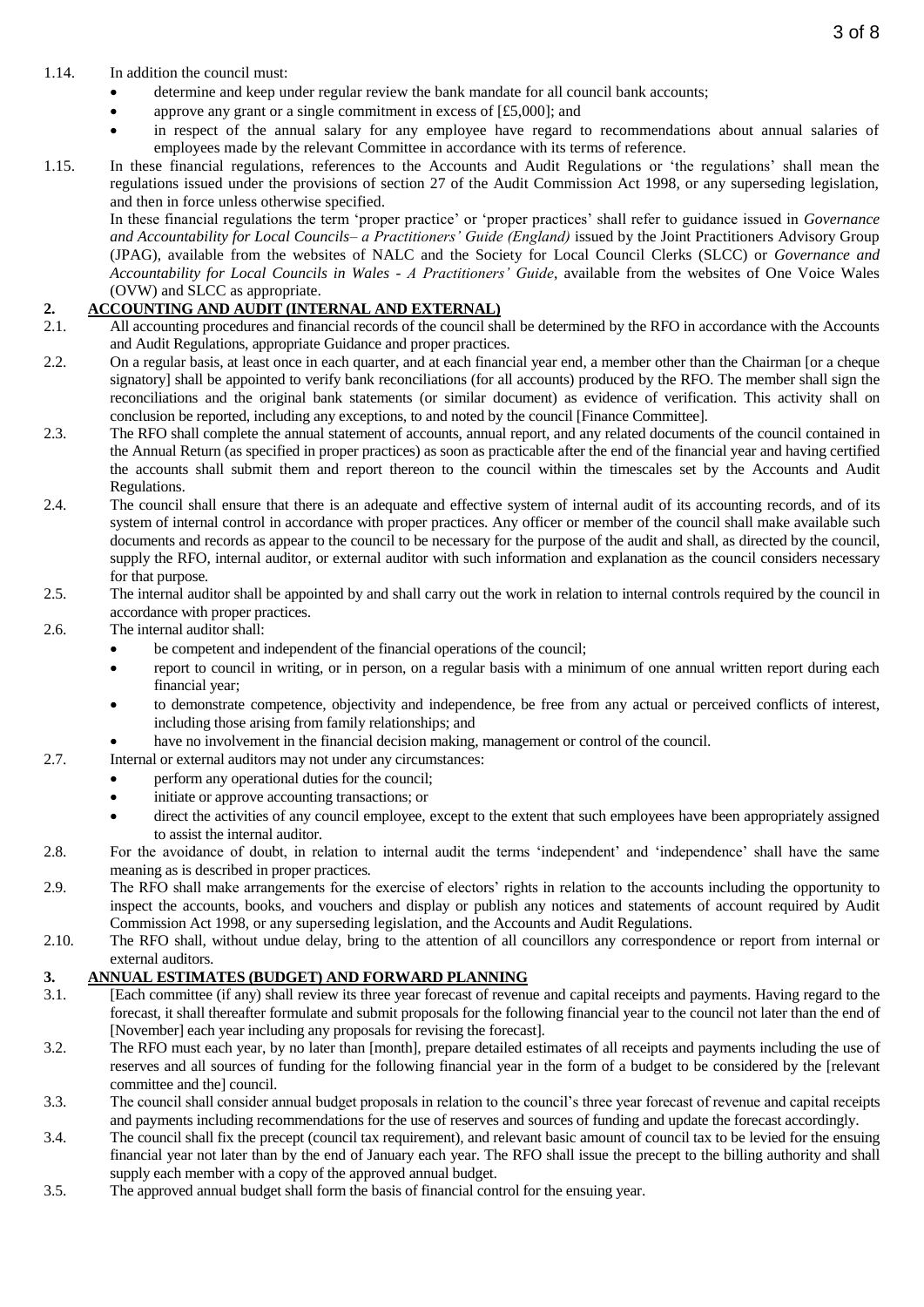# <span id="page-3-0"></span>**4. BUDGETARY CONTROL AND AUTHORITY TO SPEND**

- 4.1. Expenditure on revenue items may be authorised up to the amounts included for that class of expenditure in the approved budget. This authority is to be determined by:
	- the council for all items over  $£5,000;$
	- a duly delegated committee of the council for items over £500; or
	- the Clerk, in conjunction with Chairman of Council or Chairman of the appropriate committee, for any items below £500.

Such authority is to be evidenced by a Minute or by an authorisation slip duly signed by the Clerk, and where necessary also by the appropriate Chairman.

Contracts may not be disaggregated to avoid controls imposed by these regulations.

- 4.2. No expenditure may be authorised that will exceed the amount provided in the revenue budget for that class of expenditure other than by resolution of the council, or duly delegated committee. During the budget year and with the approval of council having considered fully the implications for public services, unspent and available amounts may be moved to other budget headings or to an earmarked reserve as appropriate ('virement').
- 4.3. Unspent provisions in the revenue or capital budgets for completed projects shall not be carried forward to a subsequent year.
- 4.4. The salary budgets are to be reviewed at least annually in [October] for the following financial year and such review shall be evidenced by a hard copy schedule signed by the Clerk and the Chairman of Council or relevant committee. The RFO will inform committees of any changes impacting on their budget requirement for the coming year in good time.
- 4.5. In cases of extreme risk to the delivery of council services, the clerk may authorise revenue expenditure on behalf of the council which in the clerk's judgement it is necessary to carry out. Such expenditure includes repair, replacement or other work, whether or not there is any budgetary provision for the expenditure, subject to a limit of [£500]. The Clerk shall report such action to the chairman as soon as possible and to the council as soon as practicable thereafter.
- 4.6. No expenditure shall be authorised in relation to any capital project and no contract entered into or tender accepted involving capital expenditure unless the council is satisfied that the necessary funds are available and the requisite borrowing approval has been obtained.
- 4.7. All capital works shall be administered in accordance with the council's standing orders and financial regulations relating to contracts.
- 4.8. The RFO shall regularly provide the council with a statement of receipts and payments to date under each head of the budgets, comparing actual expenditure to the appropriate date against that planned as shown in the budget. These statements are to be prepared at least at the end of each financial quarter and shall show explanations of material variances. For this purpose "material" shall be in excess of [£100] or [15%] of the budget.
- 4.9. Changes in earmarked reserves shall be approved by council as part of the budgetary control process.

## <span id="page-3-1"></span>**5. BANKING ARRANGEMENTS AND AUTHORISATION OF PAYMENTS**

- 5.1. The council's banking arrangements, including the bank mandate, shall be made by the RFO and approved by the council; banking arrangements may not be delegated to a committee. They shall be regularly reviewed for safety and efficiency. [The council shall seek credit references in respect of members or employees who act as signatories].
- 5.2. The RFO shall prepare a schedule of payments requiring authorisation, forming part of the Agenda for the Meeting and, together with the relevant invoices, present the schedule to council. The council / committee shall review the schedule for compliance and, having satisfied itself shall authorise payment by a resolution of the council [or finance committee]. The approved schedule shall be ruled off and initialled by the Chairman of the Meeting. A detailed list of all payments shall be disclosed within or as an attachment to the minutes of the meeting at which payment was authorised. Personal payments (including salaries, wages, expenses and any payment made in relation to the termination of a contract of employment) may be summarised to remove public access to any personal information.
- 5.3. All invoices for payment shall be examined, verified and certified by the RFO to confirm that the work, goods or services to which each invoice relates has been received, carried out, examined and represents expenditure previously approved by the council.
- 5.4. The RFO shall examine invoices for arithmetical accuracy and analyse them to the appropriate expenditure heading. The RFO shall take all steps to pay all invoices submitted, and which are in order, at the next available council [or Finance Committee] Meeting.
- 5.5. The Clerk and RFO shall have delegated authority to authorise the payment of items only in the following circumstances:
	- a) If a payment is necessary to avoid a charge to interest under the Late Payment of Commercial Debts (Interest) Act 1998, and the due date for payment is before the next scheduled Meeting of council, where the Clerk and RFO certify that there is no dispute or other reason to delay payment, provided that a list of such payments shall be submitted to the next appropriate meeting of council;
	- b) An expenditure item authorised under 5.6 below (continuing contracts and obligations) provided that a list of such payments shall be submitted to the next appropriate meeting of council [or finance committee]; or
	- c) fund transfers within the councils banking arrangements up to the sum of  $\pounds10,000$ , provided that a list of such payments shall be submitted to the next appropriate meeting of council [or finance committee].
- 5.6. For each financial year the Clerk and RFO shall draw up a list of due payments which arise on a regular basis as the result of a continuing contract, statutory duty, or obligation (such as but not exclusively, Salaries, PAYE and NI, Superannuation Fund and regular maintenance contracts and the like for which council [,or a duly authorised committee,] may authorise payment for the year provided that the requirements of regulation 4.1 (Budgetary Controls) are adhered to, provided also that a list of such payments shall be submitted to the next appropriate meeting of council.
- 5.7. A record of regular payments made under 5.6 above shall be drawn up and be signed by two members on each and every occasion when payment is authorised - thus controlling the risk of duplicated payments being authorised and / or made.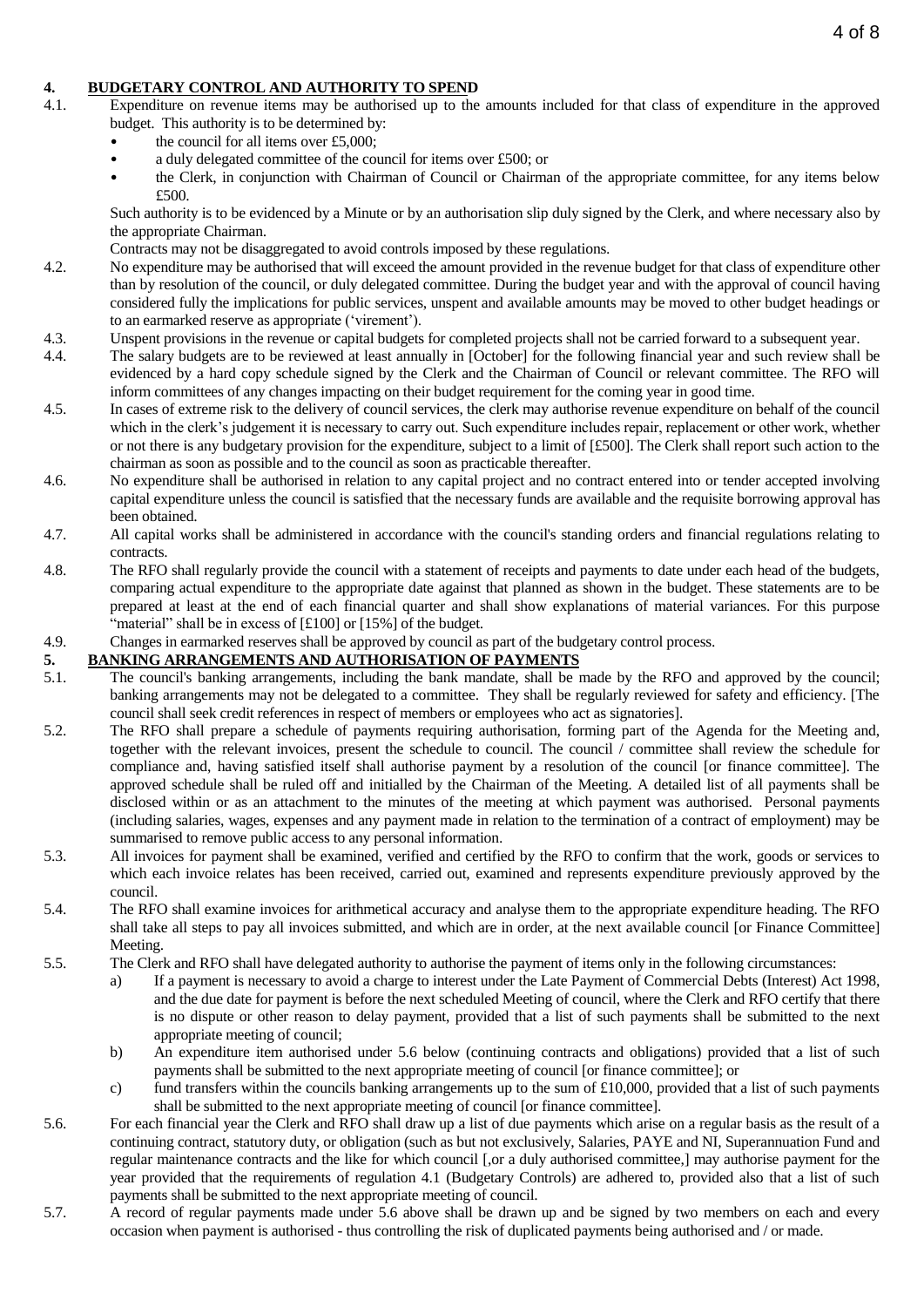- 5.8. In respect of grants a duly authorised committee shall approve expenditure within any limits set by council and in accordance with any Policy statement approved by council. Any Revenue or Capital Grant in excess of £5,000 shall before payment, be subject to ratification by resolution of the council.
- 5.9. Members are subject to the Code of Conduct that has been adopted by the council and shall comply with the Code and Standing Orders when a decision to authorise or instruct payment is made in respect of a matter in which they have a dis-closable pecuniary or other interest, unless a dispensation has been granted.
- 5.10. The council will aim to rotate the duties of members in these Regulations so that onerous duties are shared out as evenly as possible over time.
- 5.11. Any changes in the recorded details of suppliers, such as bank account records, shall be approved in writing by a Member.

#### <span id="page-4-0"></span>**6. INSTRUCTIONS FOR THE MAKING OF PAYMENTS**

- 6.1. The council will make safe and efficient arrangements for the making of its payments.
- 6.2. Following authorisation under Financial Regulation 5 above, the council, a duly delegated committee or, if so delegated, the Clerk or RFO shall give instruction that a payment shall be made.
- 6.3. All payments shall be effected by cheque or other instructions to the council's bankers, or otherwise, in accordance with a resolution of Council.
- 6.4. Cheques or orders for payment drawn on the bank account in accordance with the schedule as presented to council or committee shall be signed by two members of council, and countersigned by the Clerk, in accordance with a resolution instructing that payment. If a member who is also a bank signatory has declared a dis-closable pecuniary interest, or has any other interest, in the matter in respect of which the payment is being made, that Councillor shall be required to consider Standing Orders, and thereby determine whether it is appropriate and / or permissible to be a signatory to the transaction in question.
- 6.5. To indicate agreement of the details shown on the cheque or order for payment with the counterfoil and the invoice or similar documentation, the signatories shall each also initial the cheque counterfoil.
- 6.6. Cheques or orders for payment shall not normally be presented for signature other than at a council or committee meeting (including immediately before or after such a meeting). Any signatures obtained away from such meetings shall be reported to the council at the next convenient meeting.
- 6.7. If thought appropriate by the council, payment for utility supplies (energy, telephone and water) and any National Non-Domestic Rates may be made by variable Direct Debit provided that the instructions are signed by two members and any payments are reported to council as made. The approval of the use of a variable Direct Debit shall be renewed by resolution of the council at least every two years.
- 6.8. If thought appropriate by the council, payment for certain items (principally Salaries) may be made by Banker's Standing Order provided that the instructions are signed, or otherwise evidenced by two members are retained and any payments are reported to council as made. The approval of the use of a Banker's Standing Order shall be renewed by resolution of the council at least every two years.
- 6.9. If thought appropriate by the council, payment for certain items may be made by BACS or CHAPS methods provided that the instructions for each payment are signed, or otherwise evidenced, by two authorised bank signatories are retained and any payments are reported to council as made. The approval of the use of BACS or CHAPS shall be renewed by resolution of the council at least every two years.
- 6.10. If thought appropriate by the council payment for certain items may be made by internet banking transfer provided evidence is retained showing which members approved the payment.
- 6.11. Where a computer requires use of a personal identification number (PIN) or other password(s), for access to the council's records on that computer, a note shall be made of the PIN and Passwords and shall be handed to and retained by the Chairman of Council in a sealed dated envelope. This envelope may not be opened other than in the presence of two other councillors. After the envelope has been opened, in any circumstances, the PIN and / or passwords shall be changed as soon as practicable. The fact that the sealed envelope has been opened, in whatever circumstances, shall be reported to all members immediately and formally to the next available meeting of the council. This will not be required for a member's personal computer used only for remote authorisation of bank payments.
- 6.12. No employee or councillor shall disclose any PIN or password, relevant to the working of the council or its bank accounts, to any person not authorised in writing by the council or a duly delegated committee.
- 6.13. Regular back-up copies of the records on any computer shall be made and shall be stored securely away from the computer in question, and preferably off site.
- 6.14. The council, and any members using computers for the council's financial business, shall ensure that anti-virus, anti-spyware and firewall, software with automatic updates, together with a high level of security, is used.
- 6.15. Where internet banking arrangements are made with any bank, the Clerk [RFO] shall be appointed as the Service Administrator. The Bank Mandate approved by the council shall identify a number of councillors who will be authorised to approve transactions on those accounts. The bank mandate will state clearly the amounts of payments that can be instructed by the use of the Service Administrator alone, or by the Service Administrator with a stated number of approvals.
- 6.16. Access to any internet banking accounts will be directly to the access page (which may be saved under "favourites"), and not through a search engine or e-mail link. Remembered or saved passwords facilities must not be used on any computer used for council banking work. Breach of this Regulation will be treated as a very serious matter under these regulations.
- 6.17. Changes to account details for suppliers, which are used for internet banking may only be changed on written hard copy notification by the supplier and supported by hard copy authority for change signed by [two of] the Clerk [the RFO][a member]. A programme of regular checks of standing data with suppliers will be followed.
- 6.18. Any Debit Card issued for use will be specifically restricted to the Clerk [and the RFO] and will also be restricted to a single transaction maximum value of [£500] unless authorised by council or finance committee in writing before any order is placed.
- 6.19. A pre-paid debit card may be issued to employees with varying limits. These limits will be set by the council. Transactions and purchases made will be reported to the council and authority for topping-up shall be at the discretion of the council.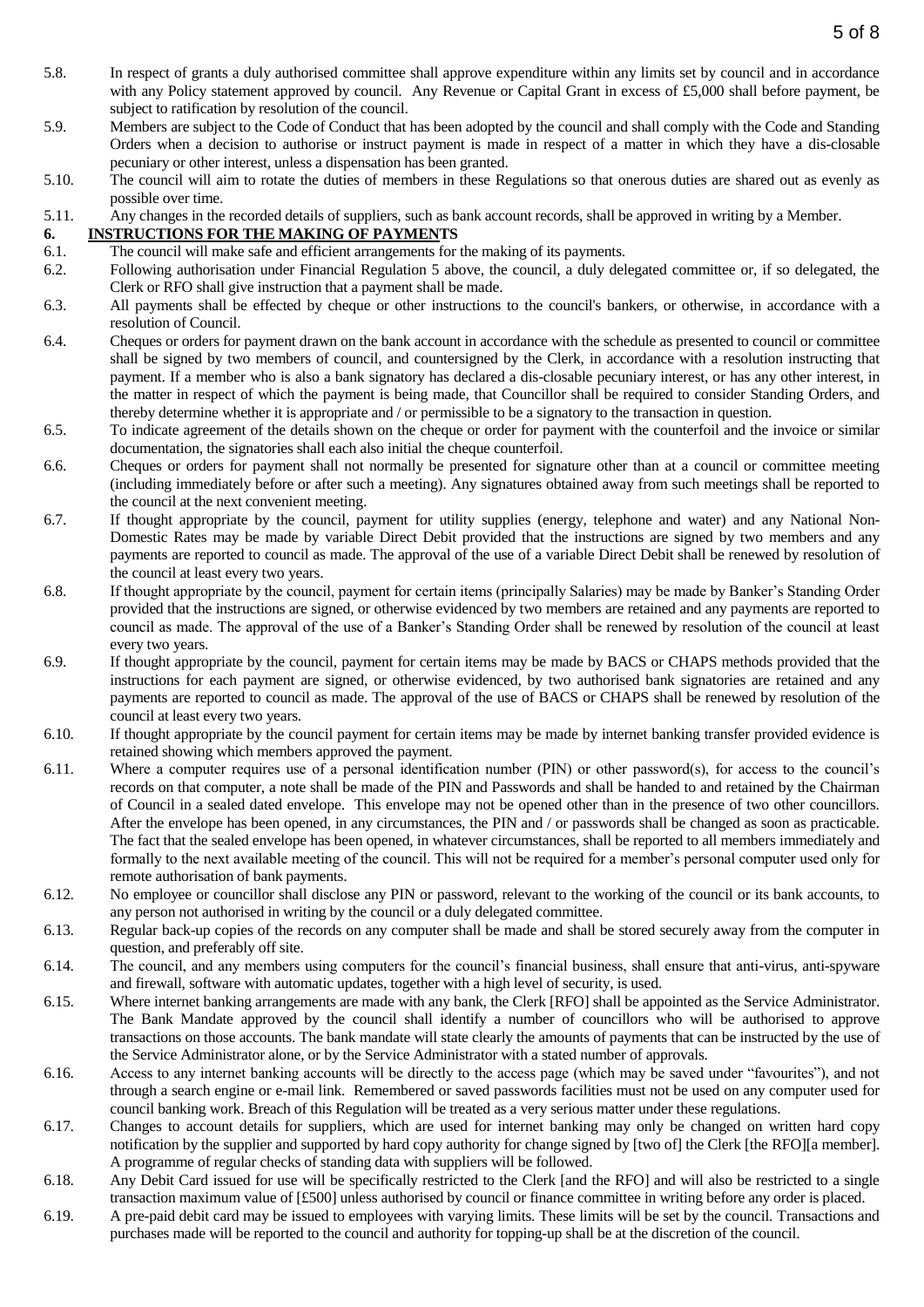- 6.20. Any corporate credit card or trade card account opened by the council will be specifically restricted to use by the Clerk [and RFO] and shall be subject to automatic payment in full at each month-end. Personal credit or debit cards of members or staff shall not be used under any circumstances.
- 6.21. The council will not maintain any form of cash float. All cash received must be banked intact. Any payments made in cash by the Clerk [or RFO] (for example for postage or minor stationery items) shall be refunded on a regular basis, at least quarterly.

# *OR*

- 6.22. [The RFO may provide petty cash to officers for the purpose of defraying operational and other expenses. Vouchers for payments made shall be forwarded to the RFO with a claim for reimbursement.
	- a) The RFO shall maintain as petty cash float of [£250] for the purpose of defraying operational and other expenses. Vouchers for payments made from petty cash shall be kept to substantiate the payment.
	- b) Income received must not be paid into the petty cash float but must be separately banked, as provided elsewhere in these regulations.
	- c) Payments to maintain the petty cash float shall be shown separately on the schedule of payments presented to council under 5.2 above.

## <span id="page-5-0"></span>**7. PAYMENT OF SALARIES**

- 7.1. As an employer, the council shall make arrangements to meet fully the statutory requirements placed on all employers by PAYE and National Insurance legislation. The payment of all salaries shall be made in accordance with payroll records and the rules of PAYE and National Insurance currently operating, and salary rates shall be as agreed by council, or duly delegated committee.
- 7.2. Payment of salaries and payment of deductions from salary such as may be required to be made for tax, national insurance and pension contributions, or similar statutory or discretionary deductions must be made in accordance with the payroll records and on the appropriate dates stipulated in employment contracts, provided that each payment is reported to the next available council meeting, as set out in these regulations above.
- 7.3. No changes shall be made to any employee's pay, emoluments, or terms and conditions of employment without the prior consent of the [council] [relevant committee].
- 7.4. Each and every payment to employees of net salary and to the appropriate creditor of the statutory and discretionary deductions shall be recorded in a separate confidential record (confidential cash book). This confidential record is not open to inspection or review (under the Freedom of Information Act 2000 or otherwise) other than:
	- a) by any councillor who can demonstrate a need to know;
	- b) by the internal auditor;
	- c) by the external auditor; or
	- d) by any person authorised under Audit Commission Act 1998, or any superseding legislation.
- 7.5. The total of such payments in each calendar month shall be reported with all other payments as made as may be required under these Financial Regulations, to ensure that only payments due for the period have actually been paid.
- 7.6. An effective system of personal performance management should be maintained for the senior officers.
- 7.7. Any termination payments shall be supported by a clear business case and reported to the council. Termination payments shall only be authorised by council.
- 7.8. Before employing interim staff the council must consider a full business case.

# <span id="page-5-1"></span>**8. LOANS AND INVESTMENTS**

- 8.1. All borrowings shall be effected in the name of the council, after obtaining any necessary borrowing approval. Any application for borrowing approval shall be approved by Council as to terms and purpose. The application for Borrowing Approval, and subsequent arrangements for the Loan shall only be approved by full council.
- 8.2. Any financial arrangement which does not require formal Borrowing Approval from the Secretary of State/Welsh Assembly Government (such as Hire Purchase or Leasing of tangible assets) shall be subject to approval by the full council. In each case a report in writing shall be provided to council in respect of value for money for the proposed transaction.
- 8.3. The council will arrange with the council's Banks and Investment providers for the sending of a copy of each statement of account to the Chairman of the council at the same time as one is issued to the Clerk or RFO.
- 8.4. All loans and investments shall be negotiated in the name of the Council and shall be for a set period in accordance with council policy.
- 8.5. The council shall consider the need for an Investment Strategy and Policy which, if drawn up, shall be in accordance with relevant regulations, proper practices and guidance. Any Strategy and Policy shall be reviewed by the council at least annually.
- 8.6. All investments of money under the control of the council shall be in the name of the council.
- 8.7. All investment certificates and other documents relating thereto shall be retained in the custody of the RFO.
- 8.8. Payments in respect of short term or long term investments, including transfers between bank accounts held in the same bank, or branch, shall be made in accordance with Regulation 5 (Authorisation of payments) and Regulation 6 (Instructions for payments).

# <span id="page-5-2"></span>**9. INCOME**

- 9.1. The collection of all sums due to the council shall be the responsibility of and under the supervision of the RFO.
- 9.2. Particulars of all charges to be made for work done, services rendered or goods supplied shall be agreed annually by the council, notified to the RFO and the RFO shall be responsible for the collection of all accounts due to the council.
- 9.3. The council will review all fees and charges at least annually, following a report of the Clerk.
- 9.4. Any sums found to be irrecoverable and any bad debts shall be reported to the council and shall be written off in the year.
- 9.5. All sums received on behalf of the council shall be banked intact as directed by the RFO. In all cases, all receipts shall be deposited with the council's bankers with such frequency as the RFO considers necessary.
- 9.6. The origin of each receipt shall be entered on the paying-in slip.
- 9.7. Personal cheques shall not be cashed out of money held on behalf of the council.
- 9.8. The RFO shall promptly complete any VAT Return that is required. Any repayment claim due in accordance with VAT Act 1994 section 33 shall be made at least annually coinciding with the financial year end.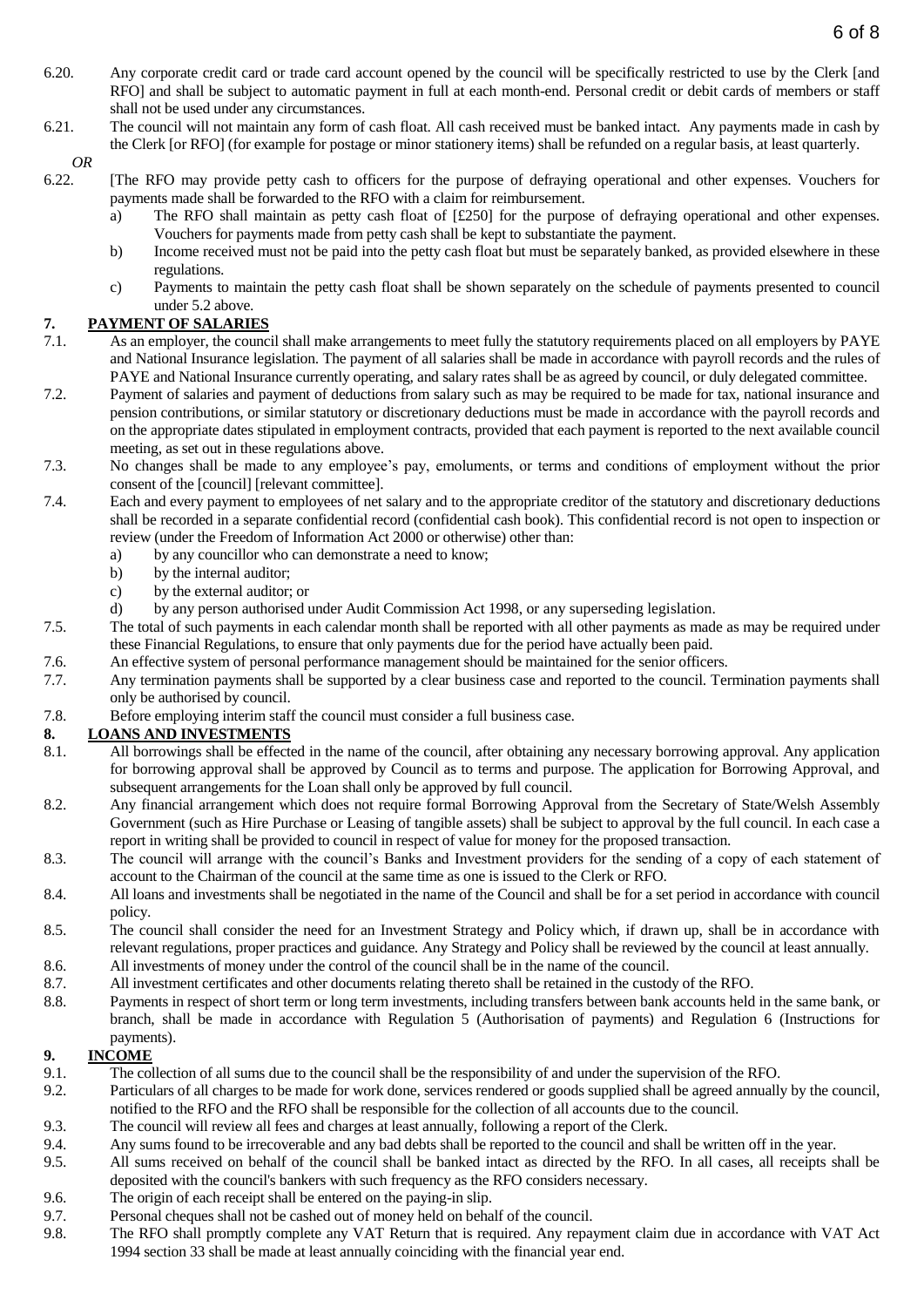- 9.9. Where any significant sums of cash are regularly received by the council, the RFO shall take such steps as are agreed by the council to ensure that more than one person is present when the cash is counted in the first instance, that there is a reconciliation to some form of control such as ticket issues, and that appropriate care is taken in the security and safety of individuals banking such cash.
- 9.10. Any income arising which is the property of a charitable trust shall be paid into a charitable bank account. Instructions for the payment of funds due from the charitable trust to the council (to meet expenditure already incurred by the authority) will be given by the Managing Trustees of the charity meeting separately from any council meeting(see also Regulation 16 below).

# <span id="page-6-0"></span>10. **ORDERS FOR WORK, GOODS AND SERVICES**<br>10.1. An official order or letter shall be issued for all world

- An official order or letter shall be issued for all work, goods and services unless a formal contract is to be prepared or an official order would be inappropriate. Copies of orders shall be retained.
- 10.2. Order books shall be controlled by the RFO.
- 10.3. All members and Officers are responsible for obtaining value for money at all times. An officer issuing an official order shall ensure as far as reasonable and practicable that the best available terms are obtained in respect of each transaction, usually by obtaining three or more quotations or estimates from appropriate suppliers, subject to any *de minimis* provisions in Regulation 11 (I) below.
- 10.4. A member may not issue an official order or make any contract on behalf of the council.
- 10.5. The RFO shall verify the lawful nature of any proposed purchase before the issue of any order, and in the case of new or infrequent purchases or payments, the RFO shall ensure that the statutory authority shall be reported to the meeting at which the order is approved so that the Minutes can record the power being used.

#### <span id="page-6-1"></span>**11. CONTRACTS**

- 11.1. Procedures as to contracts are laid down as follows:
	- Every contract shall comply with these financial regulations, and no exceptions shall be made otherwise than in an emergency provided that this regulation need not apply to contracts which relate to items (i) to (vi) below:
		- i. for the supply of gas, electricity, water, sewerage and telephone services;
		- ii. for specialist services such as are provided by solicitors, accountants, surveyors and planning consultants;
		- iii. for work to be executed or goods or materials to be supplied which consist of repairs to or parts for existing machinery or equipment or plant;
		- iv. for work to be executed or goods or materials to be supplied which constitute an extension of an existing contract by the Council;
		- v. for additional audit work of the external Auditor up to an estimated value of £500 (in excess of this sum the Clerk and RFO shall act after consultation with the Chairman and Vice Chairman of council); and
		- vi. for goods or materials proposed to be purchased which are proprietary articles and / or are only sold at a fixed price.
	- b. Where it is intended to enter into a contract exceeding [£60,000] in value for the supply of goods or materials or for the execution of works or specialist services other than such goods, materials, works or specialist services as are excepted as set out in paragraph (a) the Clerk shall invite tenders from at least three firms to be taken from the appropriate approved list.
	- c. When applications are made to waive financial regulations relating to contracts to enable a price to be negotiated without competition the reason shall be embodied in a recommendation to the council.
	- d. Such invitation to tender shall state the general nature of the intended contract and the Clerk shall obtain the necessary technical assistance to prepare a specification in appropriate cases. The invitation shall in addition state that tenders must be addressed to the Clerk in the ordinary course of post. Each tendering firm shall be supplied with a specifically marked envelope in which the tender is to be sealed and remain sealed until the prescribed date for opening tenders for that contract.
	- e. All sealed tenders shall be opened at the same time on the prescribed date by the Clerk in the presence of at least one member of council.
	- f. If less than three tenders are received for contracts above  $\text{\pounds}60,000$  or if all the tenders are identical the council may make such arrangements as it thinks fit for procuring the goods or materials or executing the works.
	- g. Any invitation to tender issued under this regulation shall be subject to Standing Order and shall refer to the terms of the Bribery Act 2010.
	- h. When it is to enter into a contract of less than [£60,000] in value for the supply of goods or materials or for the execution of works or specialist services other than such goods, materials, works or specialist services as are excepted as set out in paragraph (a) the Clerk or RFO shall obtain 3 quotations (priced descriptions of the proposed supply); where the value is below £3,000 and above £100 the Clerk or RFO shall strive to obtain 3 estimates. Otherwise, Regulation 10 (3) above shall apply.
	- i. The council shall not be obliged to accept the lowest or any tender, quote or estimate.
	- j. Should it occur that the council, or duly delegated committee, does not accept any tender, quote or estimate, the work is not allocated and the council requires further pricing, provided that the specification does not change, no person shall be permitted to submit a later tender, estimate or quote who was present when the original decision making process was being undertaken.
	- k. The European Union Procurement Directive shall apply and the terms of the Public Contracts Regulations 2006 and the Utilities Contracts Regulations 2006 including thresholds shall be followed.